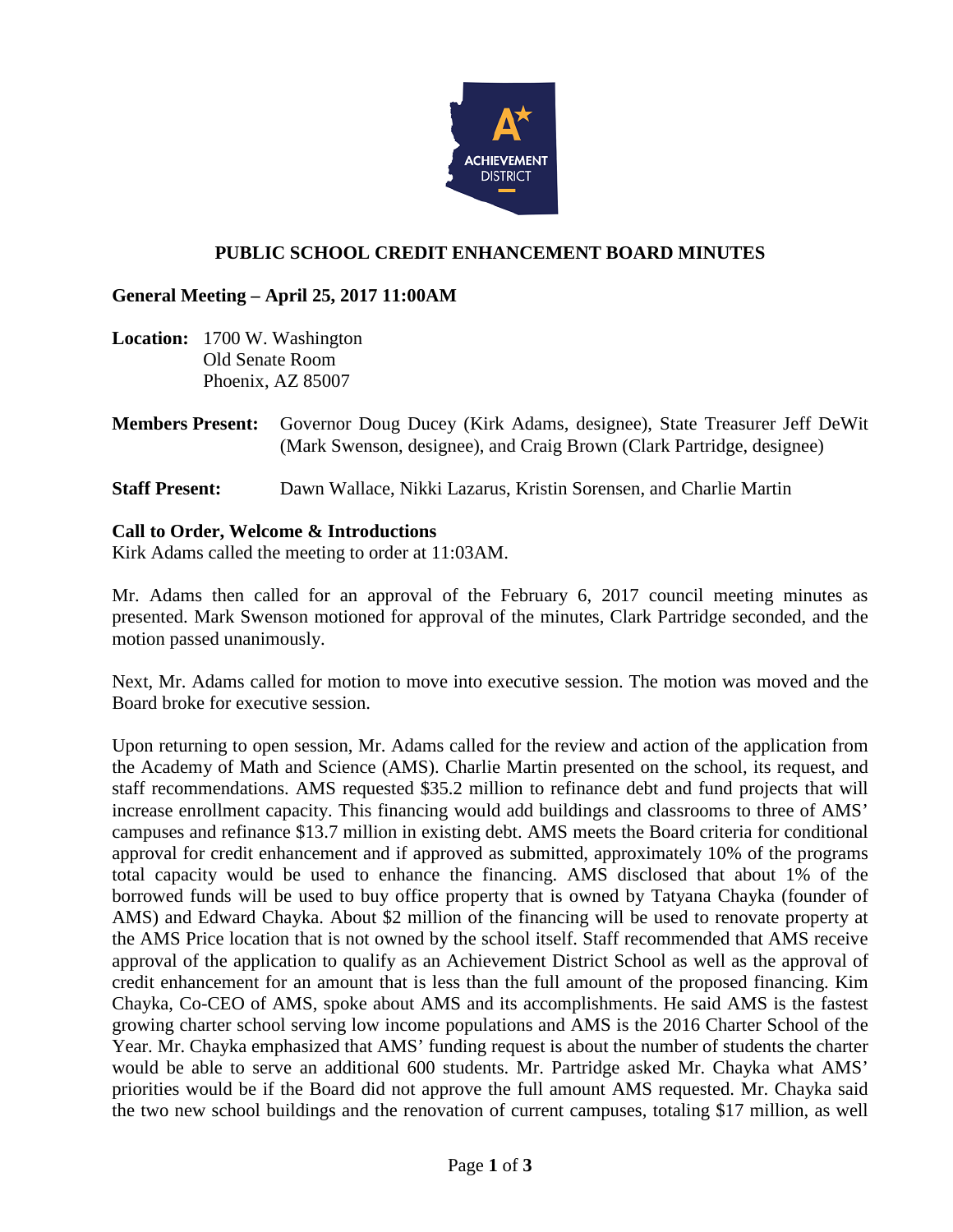as \$7 million in outstanding debt that is significantly above market rate. Mr. Swenson asked if the Board only approved AMS \$10 million in funding, if that would work for AMS' cash flow and debt service needs. Mr. Chayka said it would not. AMS is expanding their network by over 30% this year and that requires significant resources. AMS does not have tax credit dollars that high income communities have or methods of fundraising so they are limited as they are expanding existing campuses, not building new ones. Steven Hykes, CFO, reiterated that AMS' request is for three separate projects, serving three communities, so their request is not for one school, but rather three, two of which are serving more than 95% free and reduced lunch. Mr. Partridge asked Mr. Hykes to break down the three projects. Mr. Hykes said the Camelback location is asking for \$15 million to cover \$7 million for new construction and \$8 million for refinancing. The Math and Science Success Academy (MASSA) on the Southside of Tucson is asking for \$10 million, and the remaining \$8 million is for the Prince Campus. Mr. Adams commented that the program was put into place because Governor Ducey wanted to replicate and expand successful models of educating kids, particularly successful models in educating kids that have hurdles. Part of the concern of the Board is what comes after this ask, and how they will be consistent. Mr. Adams suggested that perhaps it is okay for this Board to be discriminant when comparing a smaller group of charter schools versus a large system of charter schools that may already have significant financial systems in place and this program may not provide as much comparable value to them. Mr. Partridge asked if AMS was given money only for new construction, how would AMS take care of the associated costs. He said the Board wants to give maximum benefit within the limitations of the program and doesn't want to give money that will lead down a road to nowhere. Mr. Chayka said the credit enhancement for the Camelback project would lead to further savings and Mr. Hykes said if AMS only got the new construction credit, Camelback and MASSA would benefit the most and they would make other arrangements for the Prince Campus. Legal Counsel for AMS said AMS is restricted by its existing debt and they can't take on more debt unless they refinance.

Before moving forward, Mr. Adams asked staff when approving Achievement District schools if there were any metrics regarding income or minority status. Dawn Wallace said no, but the intention of the program was to increase access to quality schools across the state. Mr. Adams suggested that the Board may be more inclined to approve an Achievement District for a low income area and to focus on the sites, rather than the system. Mr. Partridge said with that in mind, the Camelback project should be supported. Mr. Adams asked AMS for the specifics of the South Tucson Campus. Mr. Hykes said the ask is \$1.5 million for education cost, \$5.5 million for new construction, and \$3 million for refinancing (total \$10.3 million) and would serve an additional 300 students. For the Prince location, \$2 million would be used for renovations and \$4 million for new construction, and would serve an additional 100 students and provide facilities the school does not have. Mr. Adams suggested they approve the Camelback and South Tucson sites, and not approve the Prince location. Mr. Swenson and Mr. Partridge agreed. Mr. Adams asked for motion to approve AMS as an Achievement District School, Mr. Swenson moved and Mr. Partridge seconded, and the motion passed unanimously. Next, Mr. Swenson motioned to approve \$25.3 million for new construction and refinancing limited to the Camelback and South Tucson locations, contingent upon the AArating of the overall pool being maintained and with clarification from the rating agency. Mr. Partridge seconded, and the motion passed unanimously.

Next, Mr. Adams moved on to the Arizona Agribusiness and Equine Center's (AAEC) application. Charlie Martin presented on the school, its request, and staff recommendations. AZ Agribusiness and Equine Center requested \$36.1 million to refinance debt and fund projects that will increase enrollment capacity. This financing would establish a new campus in Mesa, expand the Estrella